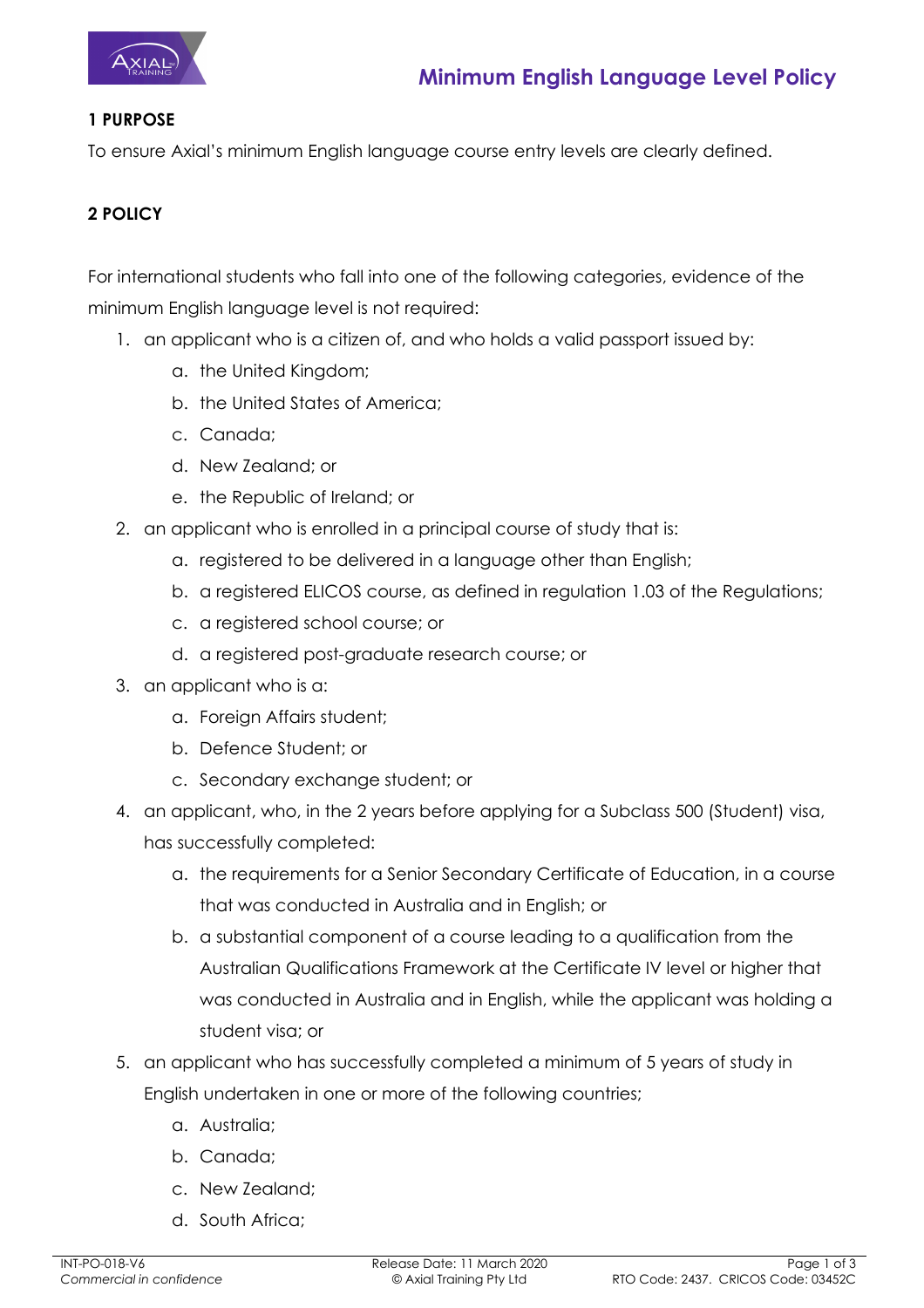

- e. the Republic of Ireland;
- f. the United Kingdom;
- g. the United States of America.

For all other students, the required minimum English language level for all Axial

International College courses is one of the following:

| <b>Item</b>    | Test name                                                       | Acronym/ also                      | Minimum test score                                                                                                                                                                           |
|----------------|-----------------------------------------------------------------|------------------------------------|----------------------------------------------------------------------------------------------------------------------------------------------------------------------------------------------|
|                |                                                                 | known as                           |                                                                                                                                                                                              |
|                | International English<br>Language Testing<br>system             | <b>IELTS Test</b>                  | (a) Overall band score 5.5; or<br>(b) Overall band score 5 if packaged with at<br>least 10 weeks' ELICOS; or<br>(c) Overall band score of 4.5 if packaged<br>with at least 20 weeks' ELICOS. |
| $\overline{2}$ | Test of English as a<br>Foreign Language<br>internet-based test | <b>TOEFL IBT</b>                   | (a) 46; or<br>(b) 35, if packaged with at least 10 weeks'<br>ELICOS; or<br>(c) 32, if packaged with at least 20 weeks'<br>ELICOS.                                                            |
| 3              | Cambridge English:<br>Advanced (CAE)<br>test                    | Certificate in<br>Advanced English | (a) 162; or<br>(b) 154, if packaged with at least 10 weeks'<br>ELICOS; or<br>(c) 147, if packaged with at least 20 weeks'<br>ELICOS.                                                         |
| $\overline{4}$ | Pearson Test of<br>English Academic                             | PTE                                | (a) 42; or<br>(b) 36, if packaged with at least 10 weeks'<br>ELICOS; or<br>(c) 30, if packaged with at least 20 weeks'<br>ELICOS.                                                            |
| 5              | Occupational<br>English Test                                    | <b>OET</b>                         | a score of at least B for each test component<br>of the OET.                                                                                                                                 |

The following conditions apply to the above guidelines:

- Original documentary evidence or certified copies must be provided.
- If the test is provided at the time the student submits their application, the test must have been taken within 2 years immediately before the date of the visa application.
- If the test is not provided at the time the student submits their application, the test must have been taken within 2 years immediately before Axial make the decision to accept the student's enrolment.
- The requirements set out above may not necessarily be the requirements a student must meet to obtain a student visa. Please refer to the Department of Home Affairs for specific information: www.homeaffairs.gov.au
- Applications from students who do not provide evidence of English language level may be accepted upon verification of the current Student Visa requirements via the Department of Home Affairs Document Checklist Tool.